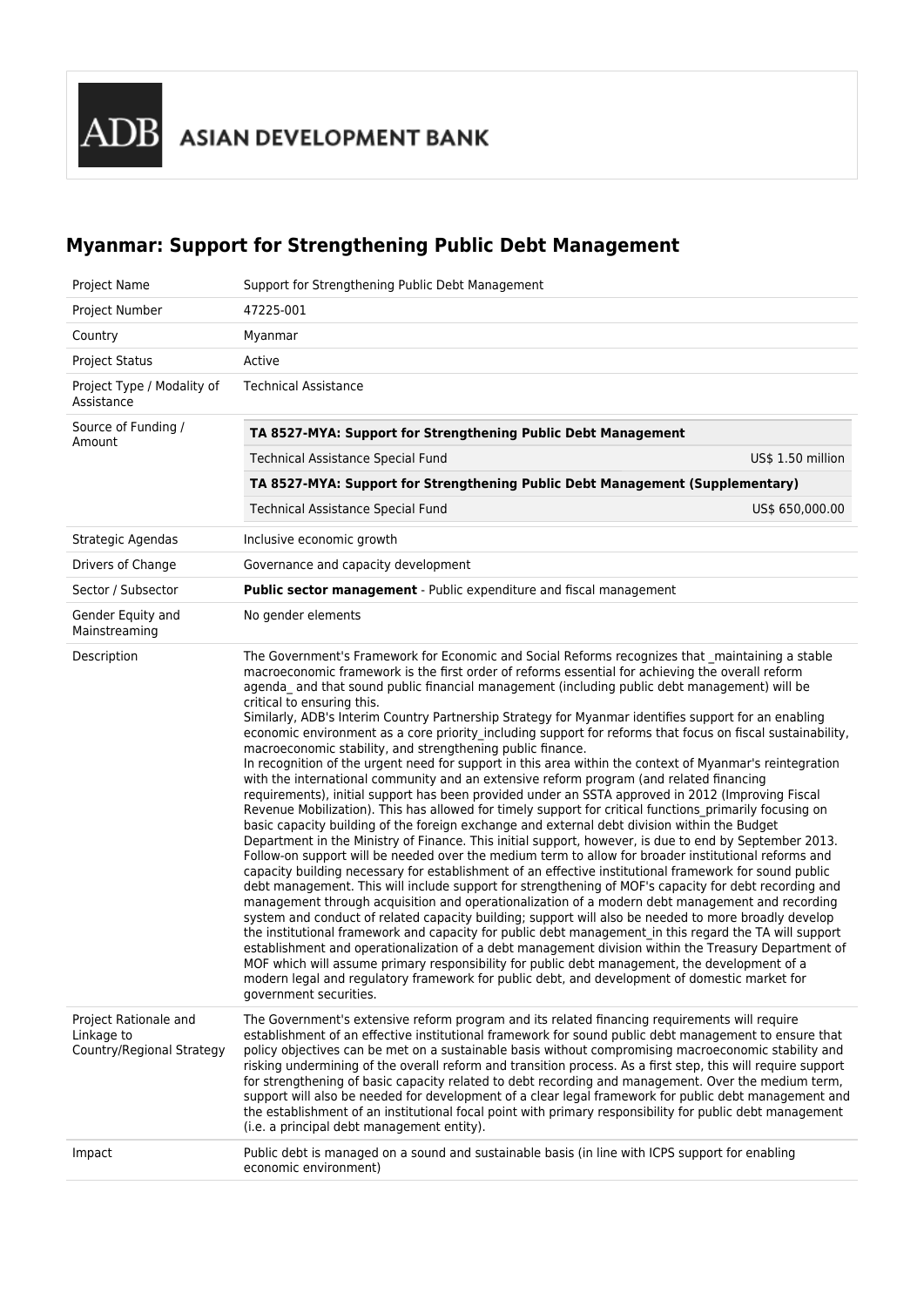## **Project Outcome**

| Description of Outcome                                                    | Strengthened institutional framework for public debt management                                                                                                                                                                                                                                                                                                                                                                                                                                                                                                                                                                                                                                                                                                                                                                                                                                                                                                                                                                                                                                                                                                                                                                                                                                                                                                                                                                                                                                                                                                                                                                                                                                                                   |
|---------------------------------------------------------------------------|-----------------------------------------------------------------------------------------------------------------------------------------------------------------------------------------------------------------------------------------------------------------------------------------------------------------------------------------------------------------------------------------------------------------------------------------------------------------------------------------------------------------------------------------------------------------------------------------------------------------------------------------------------------------------------------------------------------------------------------------------------------------------------------------------------------------------------------------------------------------------------------------------------------------------------------------------------------------------------------------------------------------------------------------------------------------------------------------------------------------------------------------------------------------------------------------------------------------------------------------------------------------------------------------------------------------------------------------------------------------------------------------------------------------------------------------------------------------------------------------------------------------------------------------------------------------------------------------------------------------------------------------------------------------------------------------------------------------------------------|
| Progress Toward Outcome                                                   | In progress.                                                                                                                                                                                                                                                                                                                                                                                                                                                                                                                                                                                                                                                                                                                                                                                                                                                                                                                                                                                                                                                                                                                                                                                                                                                                                                                                                                                                                                                                                                                                                                                                                                                                                                                      |
| <b>Implementation Progress</b>                                            |                                                                                                                                                                                                                                                                                                                                                                                                                                                                                                                                                                                                                                                                                                                                                                                                                                                                                                                                                                                                                                                                                                                                                                                                                                                                                                                                                                                                                                                                                                                                                                                                                                                                                                                                   |
| Description of Project Outputs                                            | Debt recording and management system<br>Plan defining structure and staffing needs of new debt management division (DMD), transition<br>strategy for its establishment, and roadmap for developing its public debt management<br>functions this will include development by DMD of a medium term debt management strategy<br>Strengthened legal and regulatory framework for public debt management<br>(Draft regulations and agreements [including public debt law, agency agreement, and code of<br>conduct1).<br>Capacity and awareness building to support implementation of TA                                                                                                                                                                                                                                                                                                                                                                                                                                                                                                                                                                                                                                                                                                                                                                                                                                                                                                                                                                                                                                                                                                                                               |
| Status of Implementation<br>Progress (Outputs, Activities,<br>and Issues) | With support from the TA, a new debt management division (DMD) was established in September<br>2014 within MOF"s new Treasury Department, consolidating previously fragmented responsibility<br>for management of external and domestic debt. The TA is providing ongoing support for capacity<br>building of the DMD _including through placement of highly-experienced long term advisors and<br>establishment of twinning arrangements with well-functioning public debt management offices in<br>the region (e.g. the Public Debt Management Office in Thailand).<br>The TA is also supporting the establishment of a modern legal and regulatory framework for public<br>debt management. A new public debt management law has been drafted and recently enacted<br>with support from the TA.<br>In addition to the originally targeted main outputs noted above, the TA has also supported the<br>establishment of an interagency agreement between MOF and the Central Bank of Myanmar along<br>with commencement of regular auction-based issuance of Treasury bills, a necessary step in<br>ending monetization of the deficit. The first Treasury bill and Treasury bond auctions commenced<br>in January 2015 and September 2016, respectively, and are continuing in accordance with a<br>published auction schedule.<br>A consulting firm to assist MOF in the acquisition and implementation of the debt recording and<br>management system (DRMS) and four individual consultants have been engaged under the TA to<br>date: (i) a public debt regulatory and institutional framework expert, (ii) a DRMS expert, (iii) a<br>design expert, and (iv) a national IT support officer/database administration expert. |

Geographical Location

#### **Summary of Environmental and Social Aspects**

| <b>Environmental Aspects</b>                                      |
|-------------------------------------------------------------------|
| Involuntary Resettlement                                          |
| Indigenous Peoples                                                |
| <b>Stakeholder Communication, Participation, and Consultation</b> |
|                                                                   |
| During Project Design                                             |
| During Project Implementation                                     |

**Business Opportunities**

Consulting Services 1. Debt Recording and Management System Expert (international, 4 person-months intermittent)

2. Public Debt Management Expert (international, 12 person-months intermittent)

3. Public Debt Regulatory and Institutional Framework Expert (international, 6 person-months intermittent) 4. Project Coordinator (national, 18 person-months intermittent)

#### **Responsible Staff**

| Responsible ADB Officer    | Boothe, Robert A.                                                                                   |
|----------------------------|-----------------------------------------------------------------------------------------------------|
| Responsible ADB Department | Southeast Asia Department                                                                           |
| Responsible ADB Division   | Public Management, Financial Sector and Trade Division, SERD                                        |
| <b>Executing Agencies</b>  | Ministry of Planning and Finance<br>Building No 26. Nay Pyi Taw<br>Republic of the Union of Myanmar |

## **Timetable**

Concept Clearance 18 Sep 2013